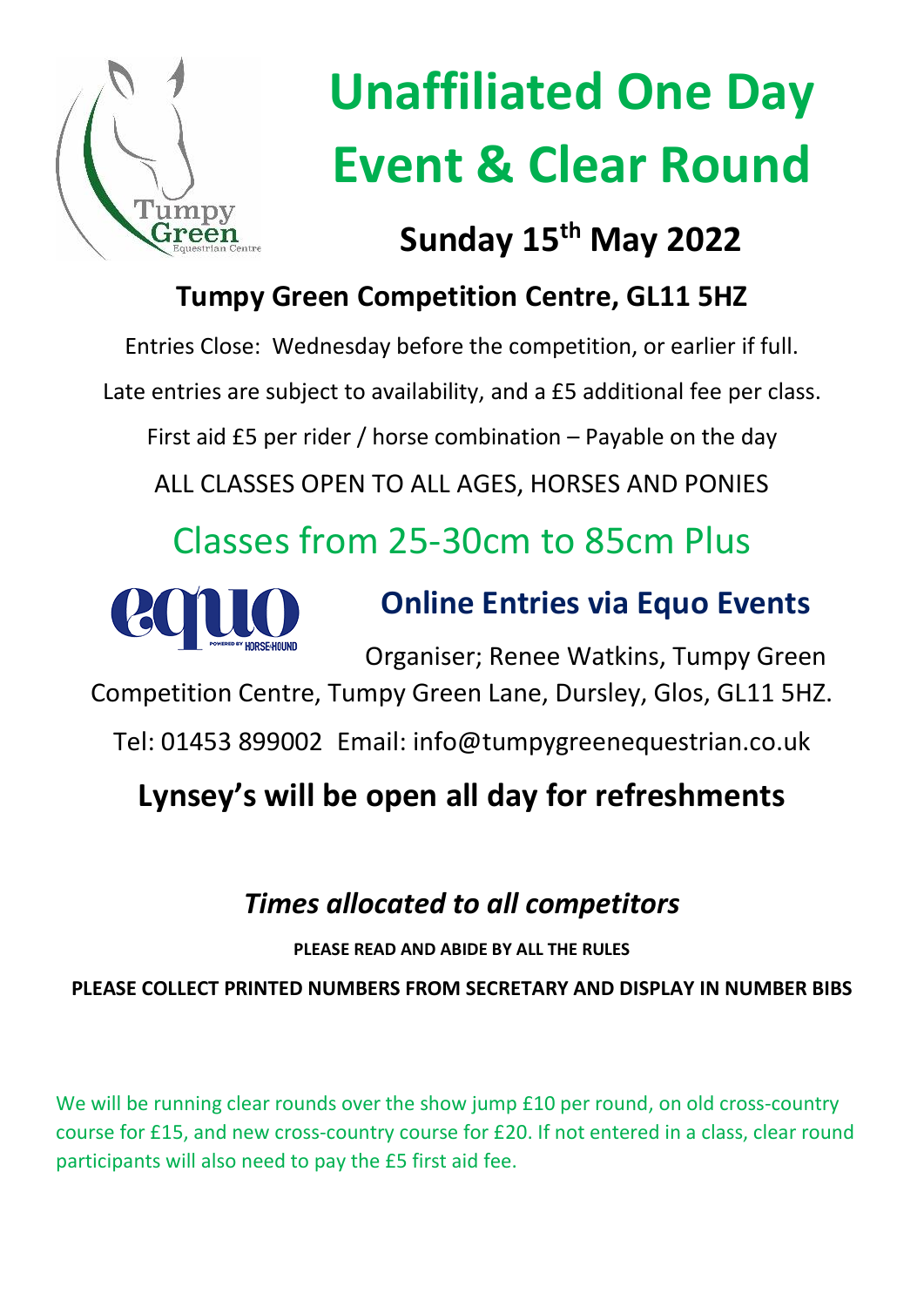#### **SCHEDULE**

**One Day Event Dressage Tests can be called in all classes**

**CLASS 1: Mini (20-30cm) May be on the Lead Rein/Assisted or Unassisted** Dressage Test: Pony Club D Level Walk & Trot Test (2012) - Whips allowed No back poles in show jumping course. Shorted XC course, fences approx.  $20 - 30$ cm.

**CLASS 2: Intro (Approx. 40cm) No assistance** other than calling the test Dressage Test: Intro A (2008) - Whips allowed.

**CLASS 3: Novice (Approx. 50cm) No assistance** other than calling the test Dressage Test: Intro A (2008) - Whips allowed.

**CLASS 4: Novice Plus (Approx. 60cm) No assistance** other than calling the test Dressage test: Prelim 1 (2006) - Whips allowed.

**CLASS 5: Intermediate (Approx. 70cm) No assistance** other than calling the test Dressage test: BE90 Dressage Test 91 – No whips allowed,

**CLASS 6: Open (Approx. 80cm) No assistance** other than calling the test Dressage test: BE90 Dressage Test 91 – No whips allowed.

**CLASS 7: Open Plus (Approx. 85cm plus) No assistance** other than calling the test Dressage test: BE90 Dressage Test 91 – No whips allowed.

**The Water is included in all ODE classes, can be missed but will receive 10 penalty points. Ditches -** Please note there are **no ditches** in any classes.

*Please note that there are currently no ditches in any classes.*

### **Entry Fees**

Online Advance Entries Via Equo Events: **ODE:** Class 1 (mini): £40 per combination per class Class 2 (40cm): £55 Classes 3-6 (50-80cm): £60 Class 7 (85cm Plus): £65

Late entries may be accepted, if space, at an additional cost of £5 per class.

**£5 First Aid** per combination (one pony/one rider). **Payable in cash on the day** at the secretary's box in a sealed envelope with rider and class details stated.

**CLOSING DATE:** The Thursday before the competition. If classes are full before the closing date, then a waiting list will be held. Start Time: Class 1, will not start before 9.00am

**TIMES:** Start lists with times will be on the Tumpy Green Equestrian Centre's Facebook page; by the evening of Friday before the competition.

**PRIZEGIVING:** Class presentations will take place immediately after each class. Rosettes: to sixth place in each class.

**NUMBER BIBS:** Number bib holders will be required to display the provided numbers. A small selection are available to hire at a cost of £5 hire plus £10 deposit per bib.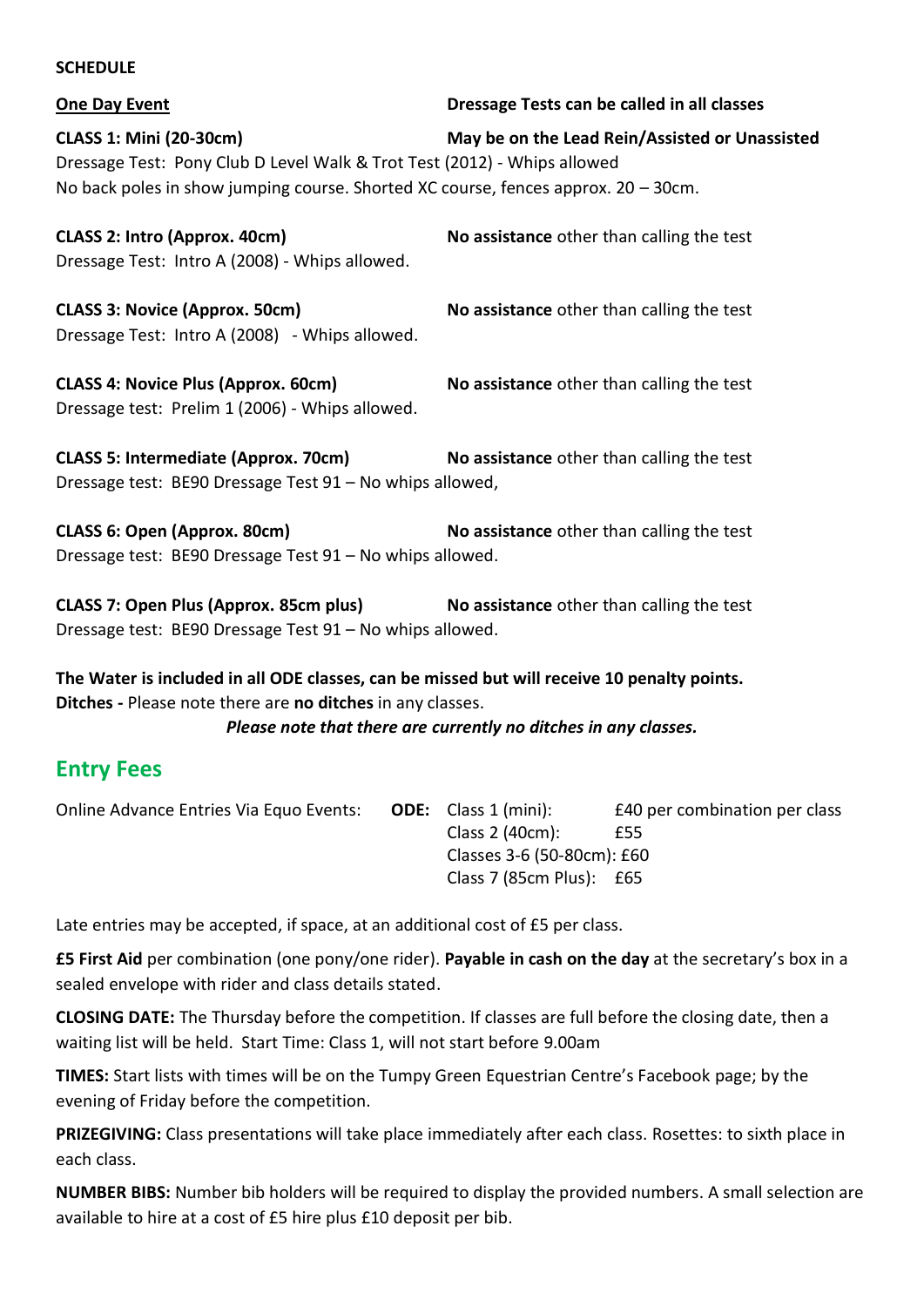#### **One Day Event Dressage Phase Rules**

ODE classes are run according to the Pony Club 2022 Eventing Rulebook.

#### **PLEASE NOTE THE FOLLOWING FOR DRESSAGE – BITS & WHIPS**

Classes 1, 2,3, 4 & 5 - the Dressage test may be ridden in **any normal riding bit** (such as a snaffle, gag, or pelham type with a straight bar, single joint or French link), and **whips are allowed**.

Classes 6, 7 & 8 the Dressage test must be ridden in a **snaffle type bit and no whips are allowed**.

*ALL TESTS MAY BE CALLED.*

#### **DISCLAIMERS**

1. Save for the death or personal injury caused by the negligence of the organisers or anyone for whom they are in law responsible, neither the organisers of this event or The Pony Club / Riding Club nor any agent, employee, or representative of these bodies, nor the landlord or his tenant, accepts any liability for any accident, loss, damage, injury or illness to horses, owners, riders, spectators, land , cars/ lorries/trailers, their contents and accessories or any other personal property whatsoever, whether caused by their negligence, breach of contract or in any way whatsoever. Entries are only accepted on this basis.

2. The organisers of this event have taken all reasonable precautions to ensure the health and safety of everyone present at this event. For these measures to be effective, everyone must take all reasonable precautions to avoid and prevent accidents. They must obey the instructions of the organisers and all officials and stewards.

3. All non Pony Club competitors are not covered by The Pony Club insurance and must have their own third party cover. The Tumpy Green Branch of The Pony Club and the organisers of this event are not legally responsible for non-Members and their insurance will not cover them.

#### **RULES AND NOTICES**

1. Substitutions allowed – please tell the Secretary (Entries before the day, Show on the day). All changes must be on the day once the times have been published.

2. Pre-entries are essential as entries will be limited. If you miss the closing date please ring/ email the Entries Secretary for available spaces.

3. Closing date for entries – Wednesday before the competition. Withdrawal refunds given on receipt of a relevant doctor/vet certificate received by the Entries Secretary within a week of the competition (please enclose an s.a.e.)

4. If the show is cancelled due to circumstances beyond our control, entry fees will be help in credit for a future event. Any refund will be subject to an administration fee.

5. TIMES WILL BE GIVEN – please see the Tumpy Green Facebook page. Competitors may be asked to jump up to 15 minutes before their given time – please be ready.

6. Warm-up Arena – the number of competitors may be restricted; please obey the steward's instructions as to when you can use the warm-up.

7. No one will be allowed to enter the warm-up arena without a number or until the First Aid and entry fees have been paid. Children must not ride in the warm-up arena without an accompanying adult.